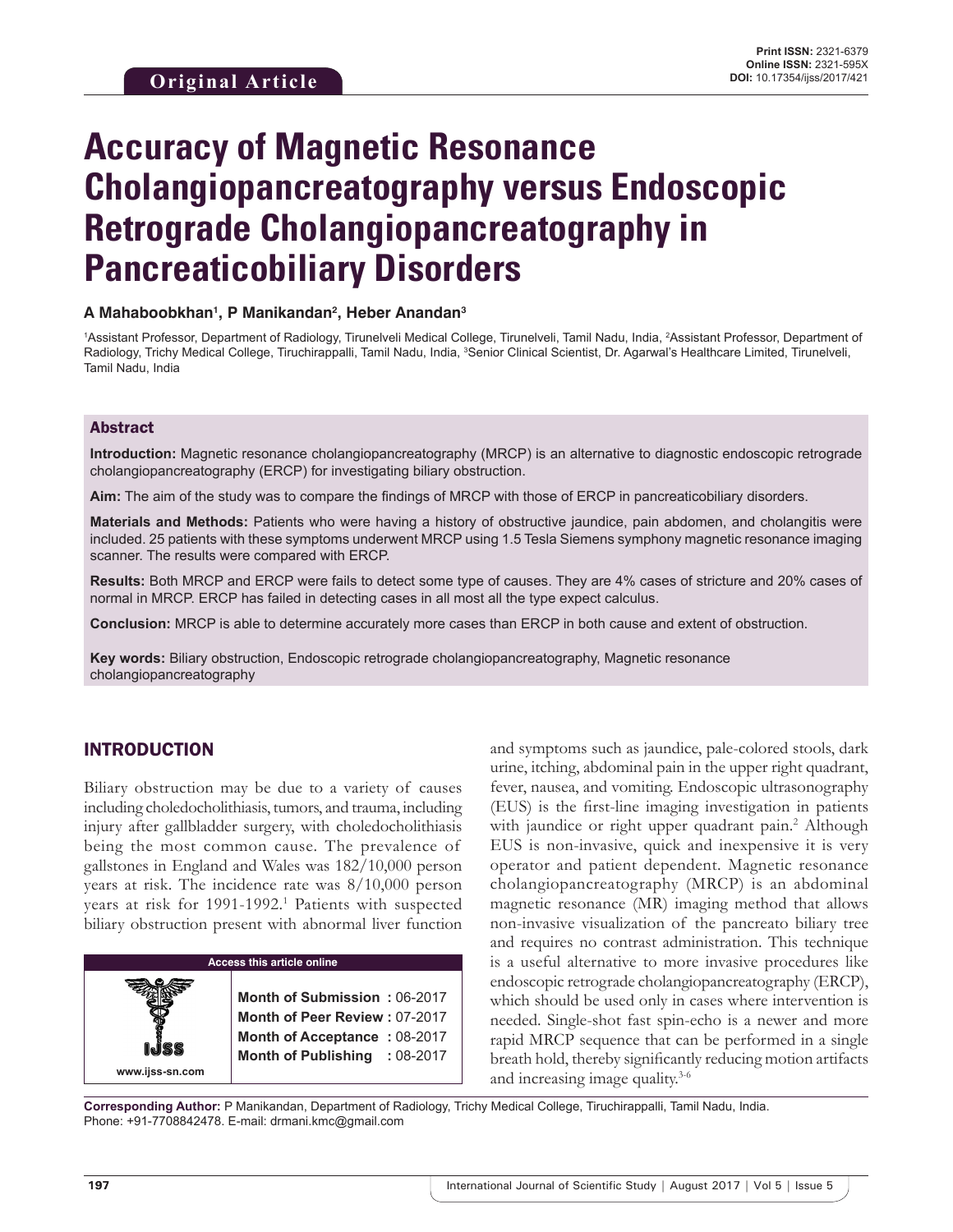#### **Aim**

The aim of the study was to compare the findings of MRCP with those of ERCP in pancreaticobiliary disorders.

# MATERIALS AND METHODS

This prospective observational study was conducted in patients who were having a history of obstructive jaundice, pain abdomen, and cholangitis at tertiary care center. 25 patients were included in the study. The study group consisted of male and female patients, between the age of 26 and 58 years (with a mean age of 39 years). For all 25 patients per operative findings were obtained. The study was approved by the Institutional Ethical Committee. 25 patients with these symptoms underwent MRCP using 1.5 Tesla Siemens Symphony MRI Scanner. The results were compared with ERCP.

# RESULTS

The study subjects consisted of 16 male and 9 female patients, between the age of 26 and 58 years (with mean age of  $39.42 \pm 6.19$  years). 16 (53%) had the complaints of the obstructive jaundice, 12 (40%) had pain abdomen, and a small 5 (16%) had cholangitis.

Both MRCP and ERCP failed to detect some cases. They are malignant stricture - Klatskin tumor and normal cases (Table 1).

Both MRCP and ERCP were fails to detect some type of causes. They are 4% cases of stricture and 20% cases of normal in MRCP. ERCP has failed in detecting cases in all most all the type expect calculus (Table 2).

## **DISCUSSION**

ERCP is mainly used for diagnosing as well as treating abnormalities of the bile ducts and the pancreatic ducts such as gallstones, inflammatory strictures, and leaks. ERCP is considered a boon for the dilatation of the sphincter due to the advent of endoscopy allowing insertion of small metal stents in collapsed ducts.<sup>7</sup> Fluoroscopy is used to check for blockages, lesions and stones. ERCP is also used for the treatment of obstructive jaundice, stricture of various bile ducts and pancreatic or gallbladder tumor. MRCP is more often used with a diagnostic point of view whereas ERCP is more often used for therapeutic purposes. MRCP is preferred as it is non-invasive and can help in diagnosing a particular condition. MRCP helps to visualize the bile and the pancreatic ducts as well as the surrounding soft tissues which are not possible in a person undergoing  $ERCP<sup>8-10</sup>$ Gone is the days when people used to opt for basic operative procedures with simple operations, as now better operative

# **Table 1: Comparison between MRCP and ERCP in cause of obstruction versus extent of obstruction**

| Per operative findings         |    | <b>Determined</b> |             | <b>Not</b><br>determined |             |
|--------------------------------|----|-------------------|-------------|--------------------------|-------------|
|                                | N  | <b>MRCP</b>       | <b>ERCP</b> | <b>MRCP</b>              | <b>ERCP</b> |
| <b>BS-PC</b>                   | 3  | 3                 | 3           | U                        | U           |
| C-CA                           |    |                   |             | 0                        | O           |
| CC                             | 2  | 2                 | 2           | 0                        | O           |
| $Ch-P$                         | 2  | 2                 | 2           | n                        | U           |
| Ch-Cy                          | 3  | 3                 | U           |                          | 3           |
| G-CA                           | 2  | 2                 | 2           |                          |             |
| GC+CC                          |    |                   |             |                          |             |
| MI-SY                          |    |                   |             |                          |             |
| MS-KT                          |    | З                 | 3           |                          |             |
| PA-CA                          |    |                   |             |                          |             |
| PC                             | 3  | 3                 | 2           |                          |             |
| Primary sclerosing cholangitis |    |                   |             |                          |             |
| Normal                         | 3  |                   | 2           |                          |             |
| Total                          | 25 | 22                | 18          |                          |             |

BS‑PC: Benign stricture‑post cholecystectomy, C‑CA: Cholangiocarcinoma, CC: CBD Calculus, CH‑P: Chronic pancreatitis, Ch‑Cy: Choledochal cyst, G‑CA: Gallbladder carcinoma, MI‑SY: Mirizzi syndrome, MS: Malignant stricture, KT: Klatskin tumor, PA‑CA: Pancreatic carcinoma, PC: Periampullary carcinoma, MRCP: Magnetic resonance cholangiopancreatography, ERCP: Endoscopic retrograde cholangiopancreatography, CBD: Common bile duct, GB: Gallbladder, GC: Gallbladder calculus

#### **Table 2: Comparison between MRCP and ERCP in determining the extent of obstruction by type of causes**

| Per operative findings  | $\mathbf n$ | <b>Determined</b> |             | <b>Not determined</b> |             |
|-------------------------|-------------|-------------------|-------------|-----------------------|-------------|
| <b>Type</b>             |             | <b>MRCP</b>       | <b>ERCP</b> | <b>MRCP</b>           | <b>ERCP</b> |
| Calculus                |             |                   |             |                       |             |
| <b>Stricture</b>        | 8           |                   |             |                       |             |
| Tumors                  |             |                   | 6           |                       |             |
| Cyst                    | 3           | 3                 |             |                       | 3           |
| <b>Extrinsic causes</b> | 3           | 3                 |             |                       |             |
| Non disease             | 3           |                   |             | 2                     | 2           |
| Total                   | 25          | 22                | 18          | 3                     |             |

MRCP: Magnetic resonance cholangiopancreatography, ERCP: Endoscopic retrograde cholangiopancreatography

procedures such as ERCP and MRCP have come up. ERCP is more expensive than MRCP but both the procedures are tremendously helpful to physicians to make an accurate diagnosis.11 ERCP cannot be done in persons who have undergone previous allergic reaction (anaphylaxis) due to the dye used or in persons who have a history of myocardial infarction. Clotting disorders are another set of conditions which do not allow employment of ERCP. MRCP cannot be opted for in persons who have undergone previous stent surgery or have a pacemaker implanted as the MR will interfere in the working of the pace maker. $12,13$ 

## **CONCLUSION**

MRCP is a comparable diagnostic investigation in comparison to ERCP for diagnosing biliary abnormalities.